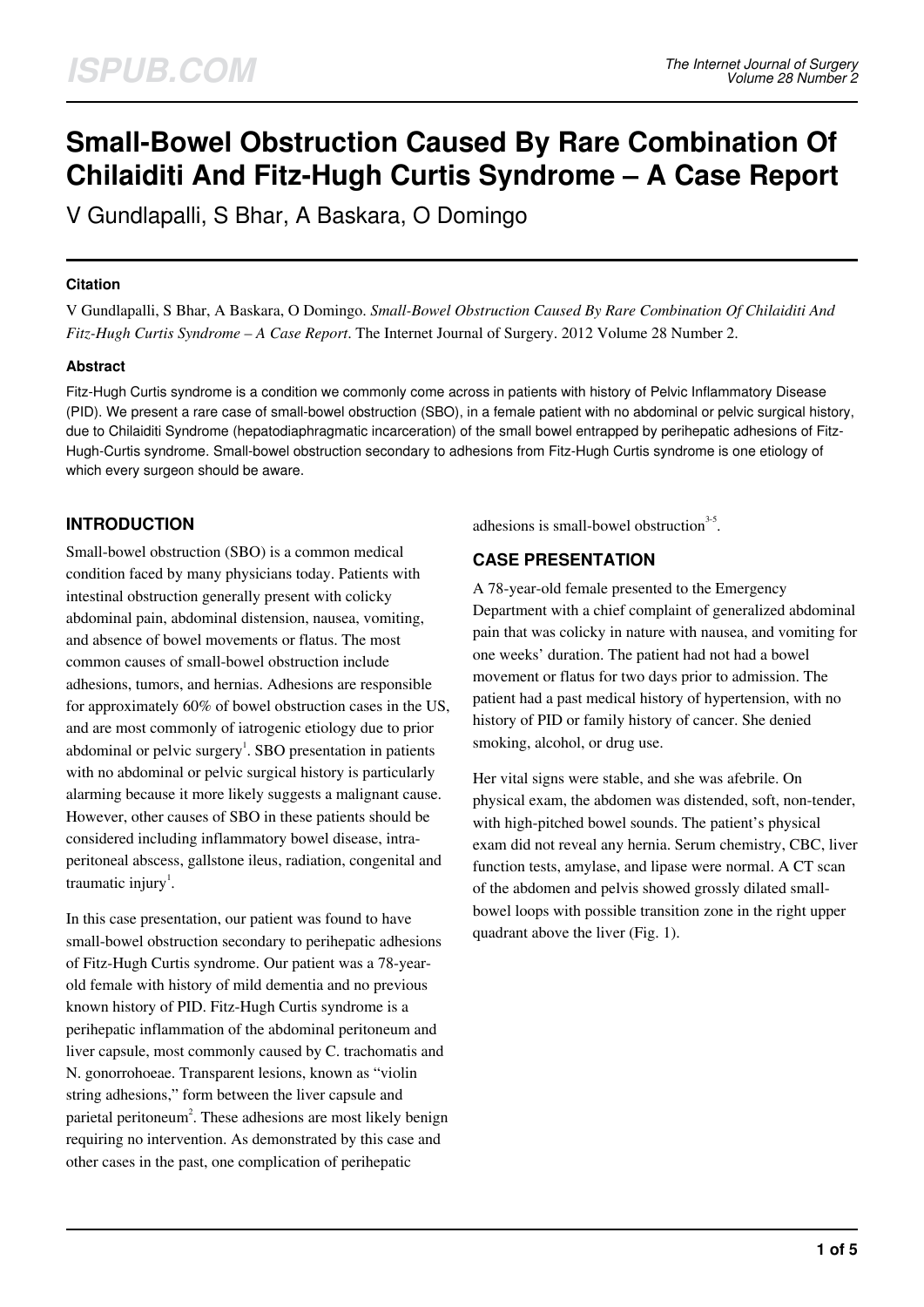## **Figure 1**

Fig. 1: CT scan showing Chilaiditi sign and small-bowel obstruction with transition zone anterior to the liver



Additionally, a loop of bowel was seen in between the liver and diaphragm on the right side. The patient was admitted with an initial diagnosis of small-bowel obstruction with possible Chilaiditi syndrome (Fig. 2).

## **Figure 2**

Fig. 2: CT scan showing Chilaiditi syndrome.



The patient was managed conservatively with nasogastric (NG) tube to wall suction, intravenous fluids, strict monitoring of intake and output and serial abdominal examination for the first 24 hours. The NG tube drained nearly two liters of feculent material. After 24 hours, NG output was around 1.5 liters. The patient continued to have mild abdominal distension, with no bowel movements or

passing of flatus. An obstruction series showed persistently dilated small bowel loops suggestive of high-grade smallbowel obstruction.

With no clinical or radiologic improvement in small-bowel obstruction and no prior history of abdominal surgery, the patient was taken to the operating room for exploratory laparotomy.

The abdominal cavity was entered with a midline laparotomy. Exploration of the abdominal cavity revealed multiple transparent adhesions between liver and anterior abdominal wall in a "violin string" pattern suggestive of Fitz-Hugh Curtis syndrome (Fig. 3).

# **Figure 3**

Fig. 3: Intra operative picture: loop of dilated small bowel adherent to the antero-superior surface of the liver with "violin string" adhesions.



A loop of small bowel was found incarcerated between these adhesions. The adhesions were sharply lysed which relieved the incarcerated bowel. Further dissection revealed a stricture at the incarcerated segment of small bowel (Fig. 4). The strictured segment of small bowel was resected, and the small bowel was anastomosed.

The resected segment of small bowel was negative for malignancy. The patient recovered post-operatively and was discharged home.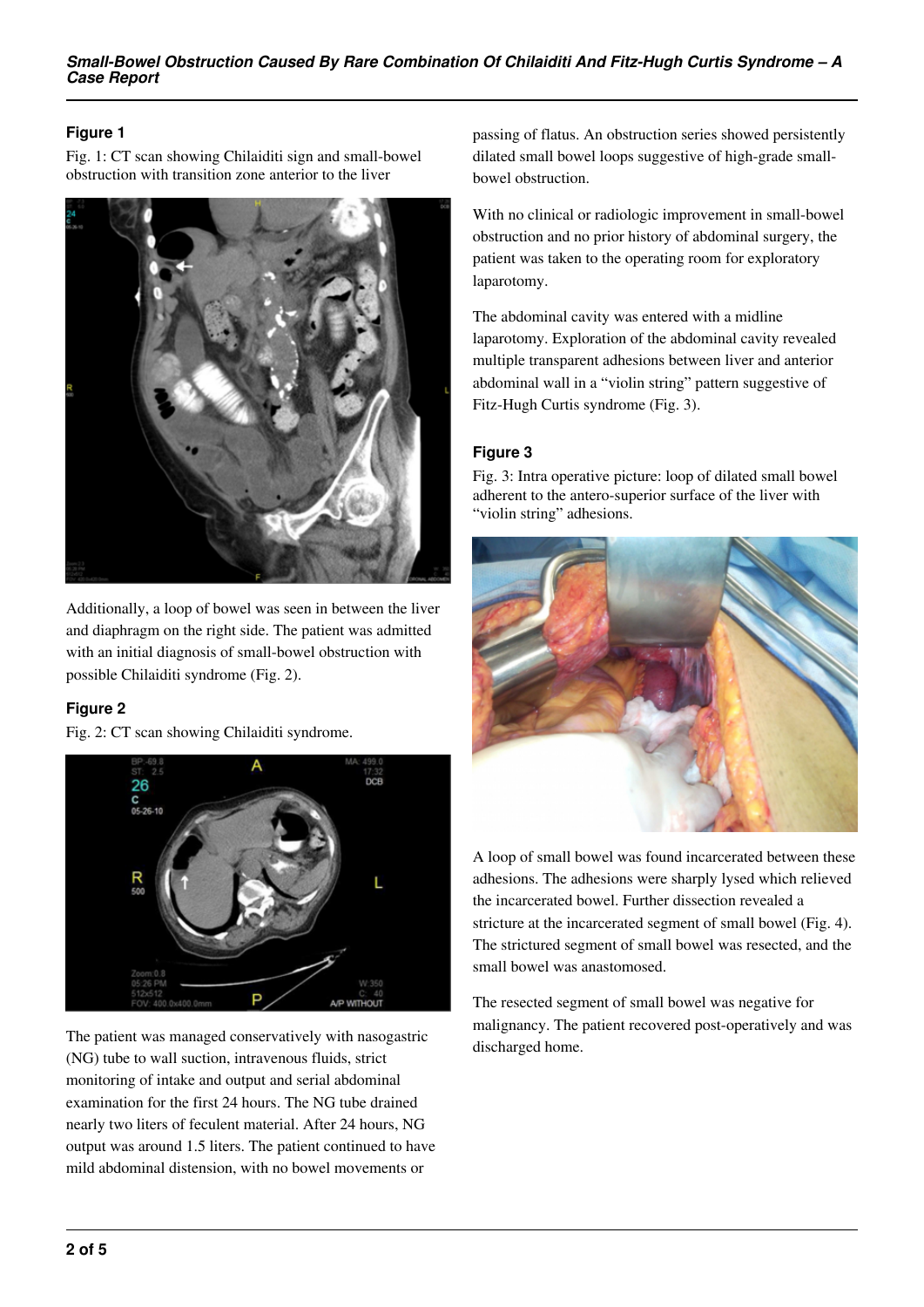### **Figure 4**

Fig. 4: Intra-operative picture: Loop of small bowel showing a chronic stricture with proximal dilated and inflamed bowel and distal normal-looking bowel.



# **DISCUSSION**

SBO presentation in patients with no abdominal or pelvic surgical history is particularly alarming because it more likely suggests a malignant cause. However, other causes of SBO in these patients should be considered including inflammatory bowel disease, intra-peritoneal abscess, gallstone ileus, radiation, congenital, and traumatic injury<sup>1</sup>. We present a case with two rare conditions which, in combination, presented as small-bowel obstruction in a patient who had a "virgin abdomen". Our patient presented with small-bowel obstruction due to Fitz-Hugh Curtis syndrome, which radiologically presented as Chilaiditi syndrome. Literature review revealed only 3 cases in which closed loop intestinal obstruction occurred secondary to Fitz-Hugh Curtis syndrome with radiological appearance of Chilaiditi syndrome. Of the three, two cases were diagnosed and treated at laparotomy<sup>18</sup> and the 3rd case was managed laparoscopically.<sup>20</sup>

Patients who present with small-bowel obstruction and no previous history of abdominal surgery almost certainly warrant operative management. In these patients, adhesions are much less likely, but incarcerated hernia, tumor, or the index presentation of previously undiagnosed Crohn's disease should be considered. Goals of the operation should include correction of the obstruction and appropriate management of the underlying etiology. The operative intervention is either exploratory laparotomy or laparoscopic treatment.<sup>1</sup> Both procedures have their own indications and can readily diagnose and treat the underlying condition.

Perihepatitis in the presence of pelvic inflammatory disease secondary to Neisseria gonorrhoeae has been referred to as

the Fitz-Hugh-Curtis syndrome. In recent years, C. trachomatis was recognized as another, more common, causative agent of this syndrome.<sup>16</sup> The syndrome occurs in about 10% to 15% of patients with pelvic inflammatory disease $16-18$  of those, about two thirds will have symptoms of right upper quadrant pain, but the remaining one third are asymptomatic.<sup>14</sup> The treatment of Fitz-Hugh-Curtis syndrome is usually medical with antibiotic therapy. Surgical, most commonly laparoscopic, intervention is sometimes indicated in the acute phase in order to establish the diagnosis, relieve non-resolving right upper quadrant pain secondary to adhesions $18$  or treat small bowel obstruction resulting from adhesions and peritonitis. The typical violin string adhesions between the anterior liver surface and diaphragm or anterior abdominal wall are a late manifestation of capsular inflammation. They are usually asymptomatic and inconsequential and are discovered incidentally at subsequent surgery.<sup>16,19</sup>

The term ''Chilaiditi syndrome'' is used for symptomatic hepatodiaphragmatic interposition of the bowel loop. In 1910, Chilaiditi described three patients with temporary hepatodiaphragmatic interposition of colon, and thereafter the term "Chilaiditi syndrome" has been commonly used.<sup>8</sup> Most cases with hepatodiaphragmatic intestinal interposition are asymptomatic and known as ''Chilaiditi sign,'' which is an incidental finding recognized on radiologic examination, with an estimated incidence lower than 3% in the general population<sup>6,21</sup>. Chilaiditi's sign could be mistaken for pneumoperitoneum, resulting in an unnecessary exploratory laparotomy. Therefore, these radiological finding merits further consideration. Chilaiditi's syndrome occurs when this abnormal positioning of the bowel produces symptoms. A wide spectrum of symptoms may exist, including emesis, abdominal pain, distension, and constipation. The incidence of this syndrome has been reported at 0.025-0.28 per cent of the general population.<sup>7</sup> This abnormality of bowel location is generally prevented by normal intact colonic, hepatic, and diaphragmatic anatomy; thus, any disruption of these structures may result in Chilaiditi's sign and subsequently Chilaiditi's syndrome.<sup>8</sup> Increased colonic mobility, reduced liver volume, lax suspensory ligaments, phrenic nerve palsy, and even obesity<sup>9</sup> may allow a loop of bowel to be misplaced to position itself into the normal hepatic space. Diagnosis of both the sign and syndrome is dependent on radiological evidence. Numerous reports list requirements for proper diagnosis. Three findings are the key on radiograph.<sup>11</sup> First; the right hemidiaphragm must be adequately elevated by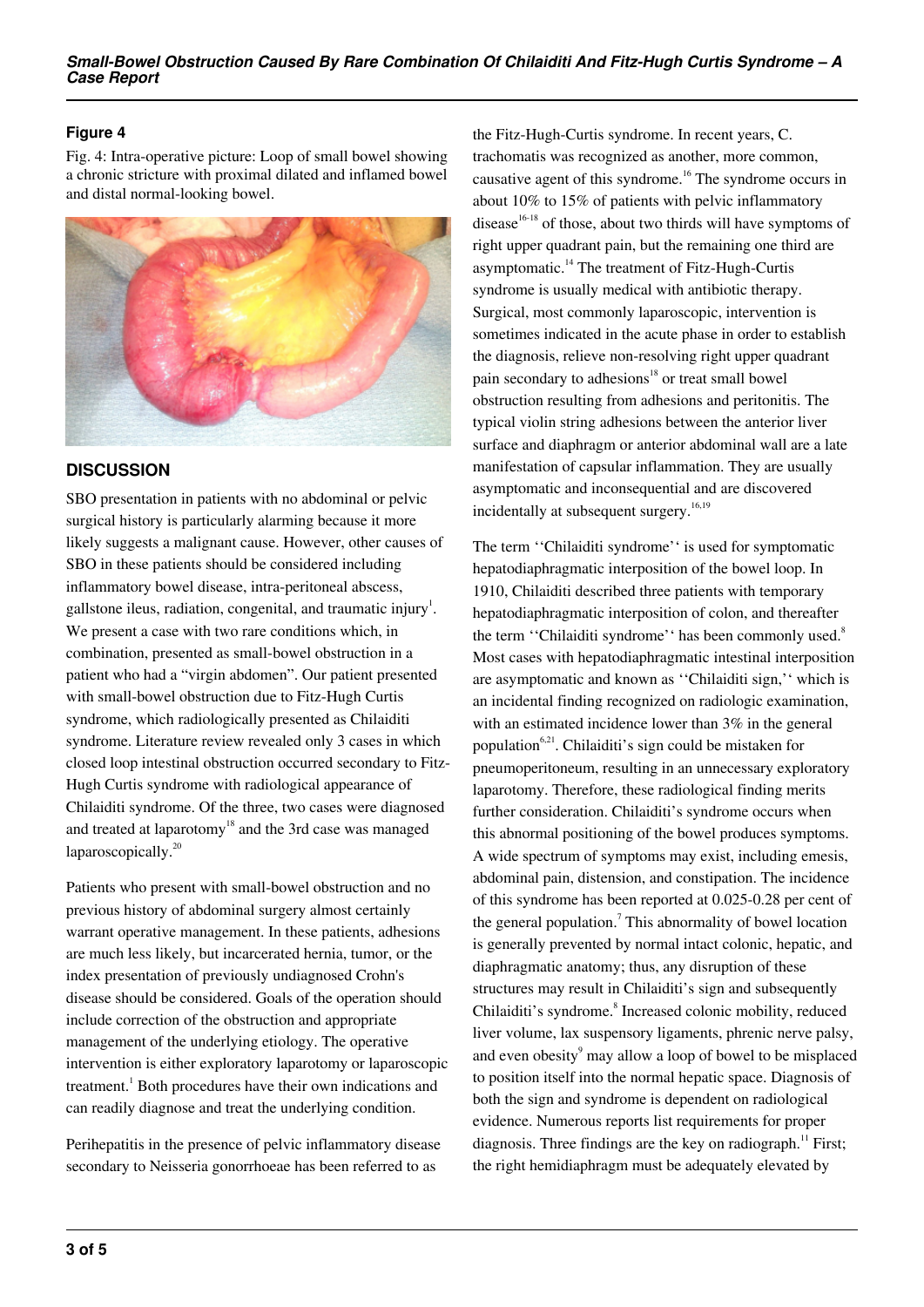bowel above the liver. Second, the bowel must be distended by air to visualize the pseudopneumoperitoneum. Third, the liver must be depressed to the extent that the superior margin is below the level of the left hemi-diaphragm.<sup>12</sup> Distinction between free air and air in a loop of bowel can be made based on visible haustra or plicae circulares.<sup>10</sup> The treatment modality of the syndrome can be non operative or operative. The non-operative mode is more common as noticed in most series where the non-operative intervention was quoted as 82% of the time and operative intervention in the rest of 7  $\%$ <sup>12</sup> However, surgical intervention is necessary in case of bowel ischemia or obstruction.<sup>13</sup>

## **CONCLUSION**

The case discussed in this report represents a case of small bowel obstruction secondary to late adhesions from Fitz-Hugh-Curtis syndrome in conjuction with Chilaiditi's syndrome that was diagnosed and treated surgically in a virgin abdomen. The obstruction was considered secondary to Chilaiditi's syndrome pre operatively, but intra operatively we found a loop of small bowel incarcerated within the violin string adhesions anterior to the liver. We also noticed a chronic stricture at the site of incarceration. We approached the case with exploratory laparotomy as it was deemed unsafe to proceed laparoscopically due to massive distension of the abdomen. We do not recommend lysis of these adhesions when found incidentally. However, this condition should be suspected in women with signs and symptoms of small bowel obstruction and a history of pelvic inflammatory disease with or without clinical perihepatitis. CT scan of the abdomen is helpful in demonstrating small bowel obstruction as well as Chilaiditi's syndrome.

#### **References**

1. Townsend: Sabiston Textbook of Surgery, 18th edition, 2007

2. McCormick M, DelCastillo J, Berk RS: An atypical presentation of the Fitz-Hugh-Curtis syndrome. J Emerg Med; 1990; 8: 55-8.

3. Oh SN, Rha SE: Chilaiditi syndrome caused by Fitz-

Hugh-Curtis syndrome:multidector CT findings. Abdom Imaging; 2006; 31: 45-47.

4. Pegg DJ, Owen AWMC: Gastrointestinal obstruction associated with Chlamydia trachomatis. Genitourinary Medicine; 1990; 66: 26-27.

5. Plorde JJ, Raker EJ: Transverse colon volvulus and associated Chilaiditi syndrome: Case report and literature review. Am J Gastroenterol; 1996; 91: 2613-6. 6. Orangio GR, Fazio VW, Winkelman E, et al.: The Chilaiditi syndrome and associated volvulus of the transverse colon: An indication for surgical therapy. Dis Colon Rectum; 1986; 29: 653-6.

7. Vessal K, Borhanmanesh F: Hepatodiaphragmatic interposition of the intestine (Chilaiditi's syndrome). Clin Radiol; 1976; 27: 113-6.

8. Murphy JM, Maibaum A, Alexander G, et al.: Chilaiditi's syndrome and obesity. Clin Anat; 2000; 13: 181-4. 9. Chan SC, Law S, Chu KM: Iatrogenic Chilaiditi syndrome. Gastrointest Endosc; 2002; 56: 447-9. 10. Lekkas CN, Lentino W: Symptom-producing interposition of the colon: Clinical syndrome in mentally deficient adults. JAMA; 1978; 240: 747-50.

11. Saber AA, Boros MJ: Chilaiditi's syndrome: what should every surgeon know? Am Surg; 2000; 71(3): 261-3. 12. Altomare DF, Rinaldi M, Petrolino M, et al.: Chilaiditi's syndrome: Successful surgical correction by colopexy. Tech Coloproctol; 2001; 5: 173-5.

13. Strickland P, Lourie DJ, Suddleson EA, et al.: Is laparoscopy safe and effective for treatment of acute smallbowel obstruction? Surg Endosc; 1999; 13: 695-698. 14. Suter M, Zermatten P, Halkic N, et al.: Laparoscopic management of mechanical small bowel obstruction: Are there predictors of success or failure? Surg Endosc; 2000; 14: 478-483.

15. Eschenbach D: Pelvic infections and sexually transmitted diseases. In: Scott J, DiSaia P, Hammond C, Spellacy W (eds): Danforth's Obstetrics and Gynecology. Philadelphia: Lippincott Williams & Wilkins, 1999, pp. 594-595. 16. Rossi AN, Palani CK, Jonasson O. Small bowel obstruction as a sequel to Fitz-Hugh/Curtis syndrome. IMJ Ill Med J; 1982; 161: 409-411.

17. Owens S, Yeko TR, Bloy R, Maroulis GB; Laparoscopic treatment of painful perihepatic adhesions in Fitz-Hugh-Curtis syndrome. Obstet Gynecol; 1991; 78: 542-543. 18. Tulandi T, Falcone T: Incidental liver abnormalities at

laparoscopy for benign gynecologic conditions. J Am Assoc Gynecol Laparosc; 1988; 5: 403-406.

19. Abul-Khoudoud OR, Khabbaz AY, Butcher CH, Farha MJ: Mechanical partial small bowel obstruction in a patient with Fitz-Hugh-Curtis Syndrome. J Laparoendosc Adv Surg Tech A; 2001; 11: 111-4.

20. Sato M, Ishida H, Konno K, et al.: Chilaiditi syndrome: sonographic findings. Abdom Imaging 2000; 25: 397-399.